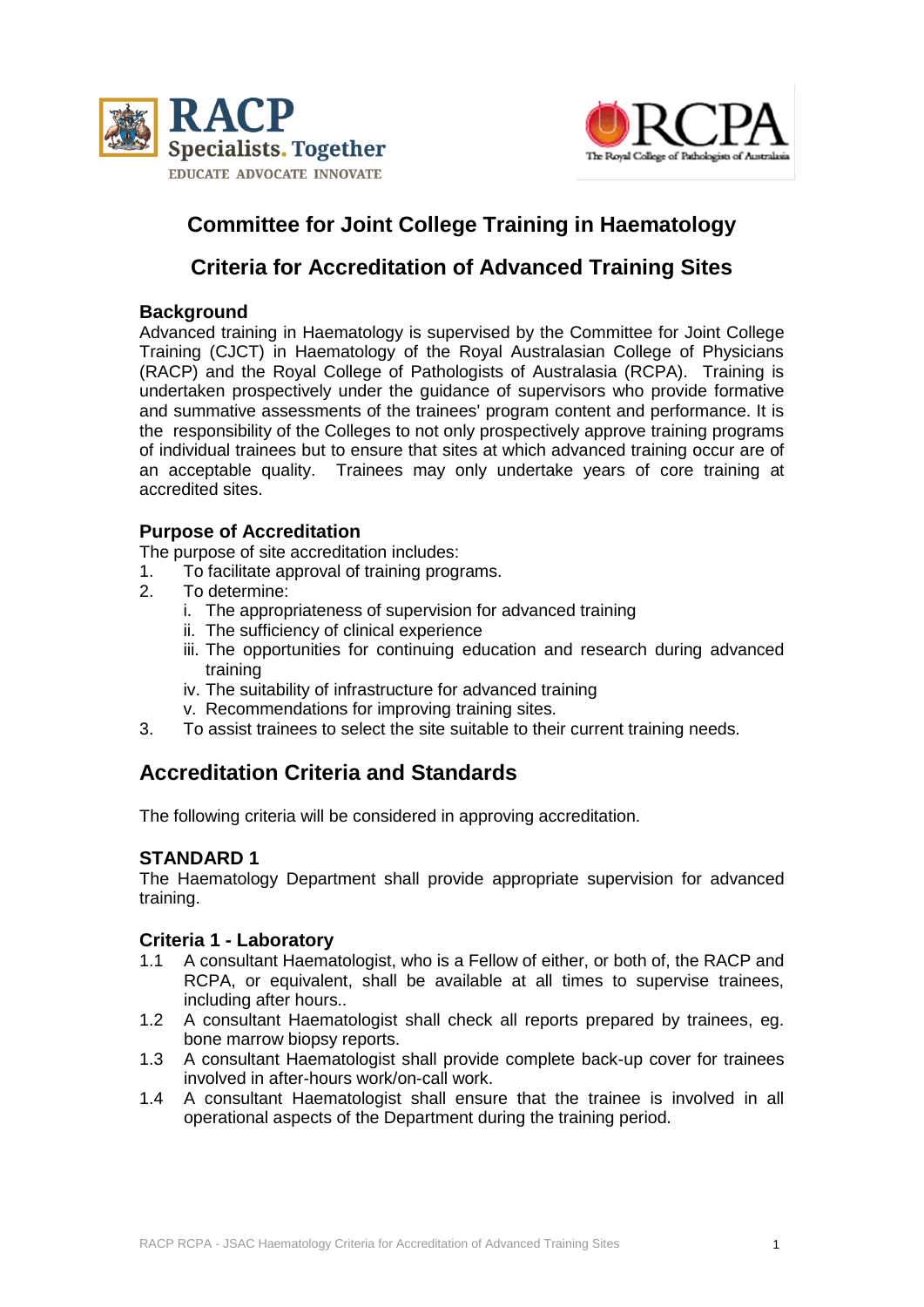## **Criteria 1 - Clinical**

- 1.5 A consultant Haematologist, who is a Fellow of either, or both of, the RACP and RCPA, or equivalent, shall be available at all times to supervise trainees, including after hours.
- 1.6 A consultant Haematologist will perform regular ward rounds with trainees responsible for inpatient care.
- 1.7 A consultant Haematologist will be available to, and actively supervise, trainees engaged in ambulatory care and liaison haematology.

#### **STANDARD 2**

The Haematology Department shall provide a sufficient workload of clinical material for advanced training.

#### **Criteria 2 - Laboratory**

2.1 A Haematology Laboratory shall be accredited by the appropriate certifying body and should have an appropriate workload to support each advanced trainee. This includes sufficient numbers of specimens for routine and specialised assays, marrow biopsies, transfusion requests, and clinical liaisons/consultations; if certain testing is unavailable in that service the supervisor will ensure that the trainee is provided with some exposure to this testing.

## **Criteria 2 - Clinical**

2.2 Departments will have sufficient numbers of patient contacts to ensure an appropriate experience encompassing inpatient care, ambulatory care and liaison consultations for each trainee; if direct experience of management of common clinical consultancies is not available, the supervisor will enable exposure to the principles of relevant clinical management.

#### **STANDARD 3**

The Haematology Department shall provide a suitable infrastructure for advanced training.

#### **Criteria 3**

- 3.1 The Department shall ensure that the registrar attends regularly scheduled inter-disciplinary clinical meetings, Haematology clinical meetings and correlative pathology meetings.
- 3.2 The Department shall provide an appropriate academic environment for advanced training, through direct teaching, journal clubs, or other methods which can be documented.
- 3.3 The Department shall provide access to a medical library with current books, relevant journals, on-line clinical support tools and computer facilities.
- 3.4 The Haematology Laboratory shall be appropriately equipped to provide adequate training in all aspects of haematopathology.

#### **STANDARD 4**

The Haematology Department should provide encouragement for trainees to undertake research during advanced training.

#### **Criteria 4**

4.1 The Department shall provide opportunities for research in clinical or laboratory aspects of Haematology, for each trainee.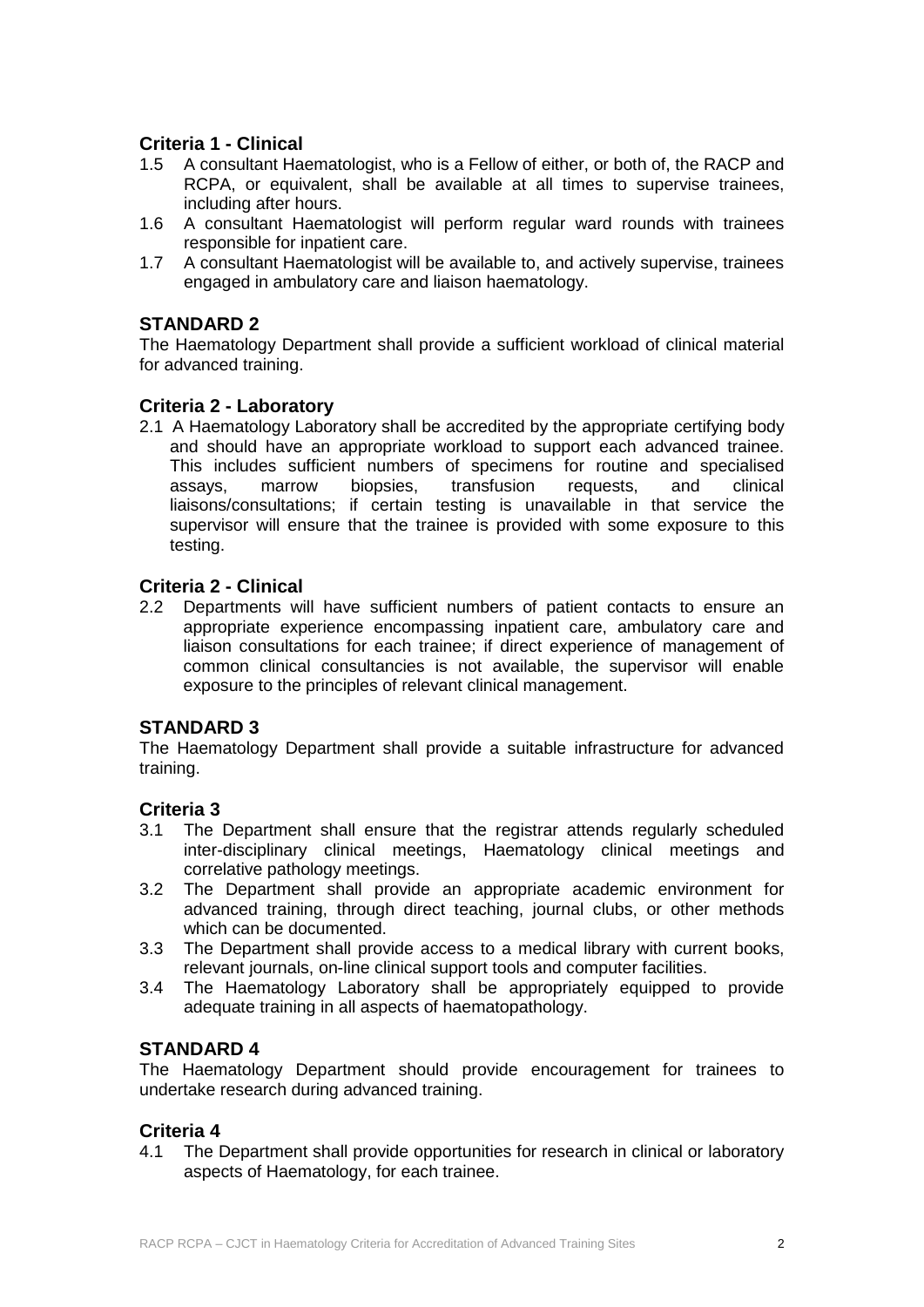4.2 The trainee shall be involved in at least one defined research project during their advanced training.

## **Method of Accreditation Assessment**

#### **1. Assessment by Questionnaire/Survey**

- Accredited departments must complete and return a survey report form for renewal of accreditation every five years. The CJCT will inform the site director of the review 3 months in advance of the due date, by a covering letter together with the survey form. Survey report forms will be considered by the JSAC at their meeting in March/April.
- The CJCT will review applications for accreditation according to the criteria and standards outlined above. Sites will be notified of the recommendations of the CJCT and accreditation will be ratified for a five year period. Those sites which do not meet the criteria and standards for accreditation will be given provisional accreditation for a further year pending further review which may involve a formal site visit, and consideration of any appeal which may be sought.
- In general, sites will be accredited unconditionally to supervise trainees. However, sites with limited training opportunities may be accredited for less than the duration of training (e.g. for 12 or 24 months of advanced training). Trainees are required to spend at least 12 months at more than one site during their training.
- A site seeking accreditation for advanced training must demonstrate that it has suitable staff, workload and facilities available to the trainee to allow advanced training in Haematology. There are four general standards with criteria listed relating to each standard. Each criterion will be applied to each site by the CJCT.
- The senior staff members of an accredited site must advise the CJCT in Haematology as soon as possible of any significant consultant staff / trainee position changes or other changes that may adversely affect advanced training in Haematology.

#### **2. Assessment by Site Visit**

While accreditation of sites will be achieved predominantly by survey, in exceptional circumstances a site visit may be undertaken if more information is required to confirm the adequacy of a site for advanced training.

Visits of individual training sites may be undertaken in certain circumstances (see below). Any such site visit will be arranged by the CJCT and will follow approved guidelines. A site visit will include at least one member of the CJCT and either another CJCT member or an appointed individual who is also a member of the Haematology Society of Australia and New Zealand (HSANZ).

A site visit may be undertaken in the following circumstances:

- 1. New application for training sites.
- 2. Those sites that do not meet the accreditation standards and criteria as determined from the survey questionnaires.
- 3. Those sites that have had no trainees in Haematology for 5 years.
- 4. Where concerns about a site's adequacy are raised through formal channels.